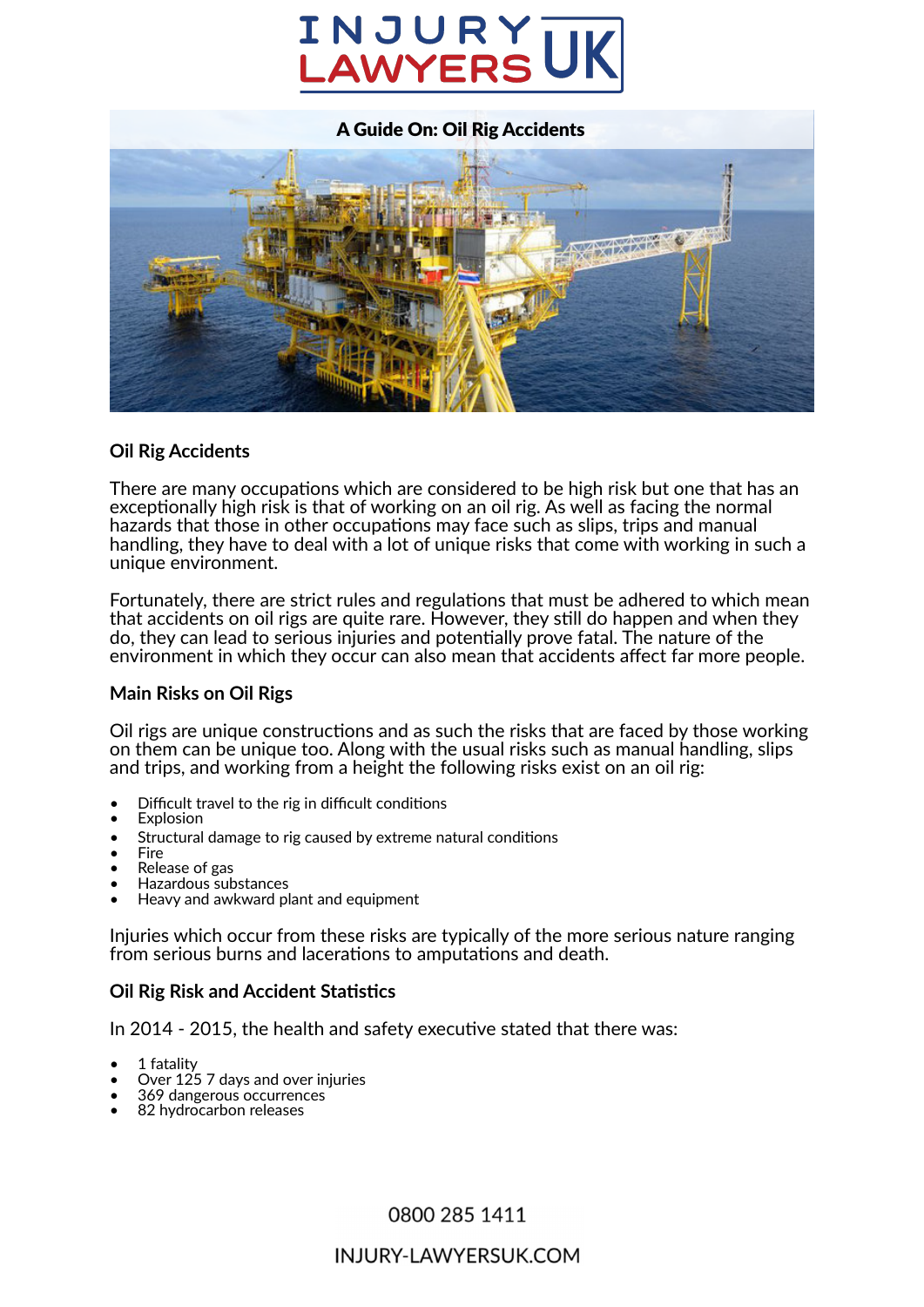



# **Employees Responsibili�es**

In law, all employees have a general duty of care to themselves and others. This includes complying with any procedures and practices put in place by their employers and they must use the equipment provided by the employer for their health and safety also.

# **Employer's Responsibili�es**

Employers have a legal duty of care to their employees to ensure that the working environment they are on is safe and as free from risk as possible. Any risks that remain must be communicated and managed accordingly.

There are extensive health and safety regulations governing oil rigs but these can typically be put into 4 categories.

# *Risk Assessment*

A risk assessment should be performed for each and every one of the operations on an oil rig. Risks should be identified and controls put in place to mitigate the risk. This includes putting in place measures to prevent any release of flammable or explosive substances. These risks should be communicated to employees so they are aware and have the opportunity to be consulted on them.

Once done, the rig should be operated in line with the safety plan put in place.

# *Safety and Personal Protective Equipment (PPE)*

Where risks cannot be mitigated, PPE and safety equipment should be issued. This equipment is designed to protect the workers from the potential harm from the remaining risks. This equipment should be appropriate and adequate for use.

Examples include hard hats, hoists and gloves. Staff should be briefed on how to use this equipment and the equipment should be regularly maintained.

0800 285 1411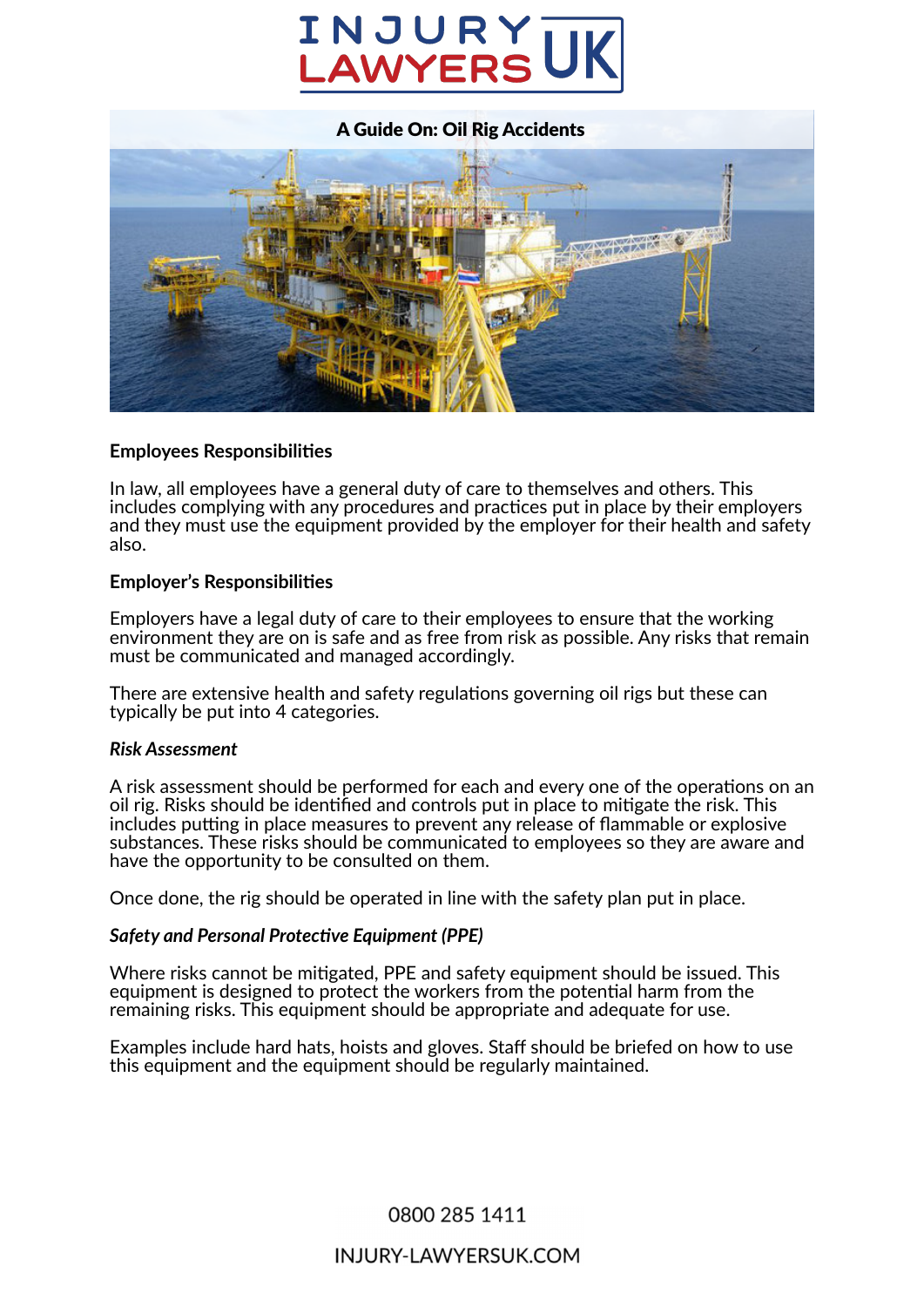



# **Train Workers**

In such a difficult environment, it is vital that workers are adequately trained to perform their roles. Training should be provided to all staff to enable them to operate machines and equipment safely. Training can take place in many forms including on the job and classroom based.

# **Maintaining the structure**

The structure of an oil rig is in the middle of a sea and the environment around it is treacherous. High winds, heavy seas and sinking into the seabed can cause structural damage. This can compromise the safety of employees and as such, it should be inspected and maintained regularly to ensure safety.

# **Can You Make a Claim?**

If you have suffered personal injury as a result of an oil rig accident which wasn't your fault, then you may be eligible to claim. Employers have to comply with regulations to ensure that workers safety is protected. If they haven't complied with these regulations, they would be considered at fault if an accident and personal injury occurred.

The best way to be sure if you can make a claim is to get in touch with one of our lawyers and once they have heard the circumstances, they will be able to advise if they think a successful claim is possible.

# **How Can Injury Lawyers UK Help?**

Here, at Injury Lawyers UK, we have a team of highly experienced, professional personal injury lawyers. With over 20 years of experience in successfully winning personal injury claims, you can be sure that with us you are in the best hands.

We deal with all cases sensitively, especially those involving current employers. We have found that the majority of employers are happy to cooperate with us as in most cases, their insurance policies are the ones that that will be paying rather than them. It also allows them to make changes going forward to prevent accidents from happening again.

# 0800 285 1411